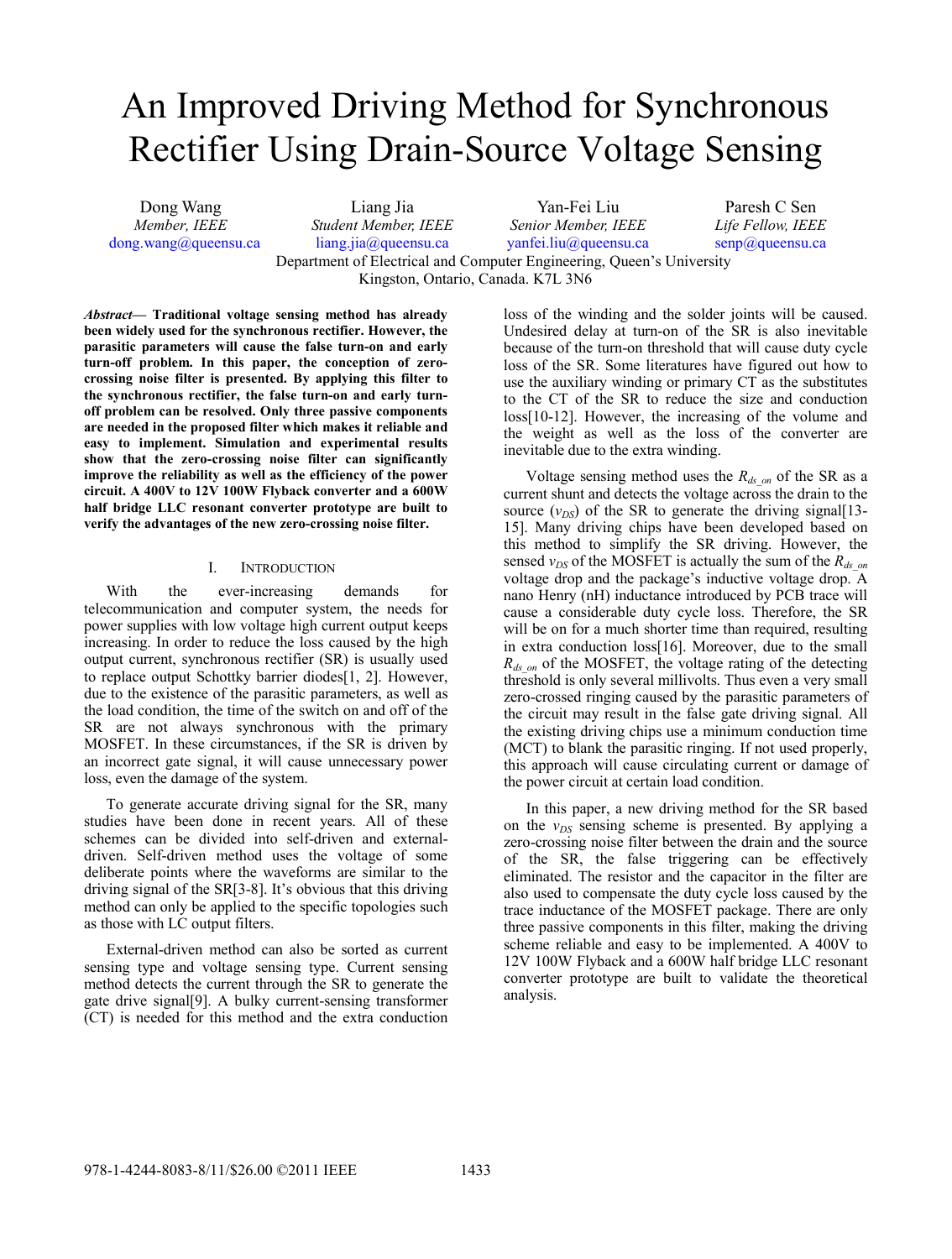



Fig. 2. Equivalent circuit of the parasitic ringing in the LLC resonant converter



Fig. 3. False-turn-on of SR under light load condition in the resonant LLC converter



converter

#### II. PROBLEMS OF THE TRADITIONAL VOLTAGE SENSING SRS DRIVING METHOD

In order to illustrate the problems of the traditional voltage sensing SR driving method, half-bridge LLC resonant converter and flyback converter with SRs are selected as the examples. Fig. 1 shows the circuit diagrams of the typical half-bridge LLC resonant converter and the flyback converter with SRs. The problems of traditional



(a) LLC converter (b) Flyback Converter

voltage sensing method can be listed as false turn-on and early turn-off problems.

#### *A. False-triggering problems of the SRs*

Fig. 1. Typical applications of SRs

## *1) False-turn-on problem of the LLC resonant converter*

Due to the leakage inductance and output capacitance of the SR FET, the voltage across the SR rings before and after the SR conducts. The equivalent circuit of the parasitic ringing is shown in Fig. 2. When the SRs turn off,  $L<sub>S</sub>$  resonate with the output capacitance ( $C<sub>oss</sub>$ ) of the SRs. If the voltage spikes reach the SR turn on threshold, especially at light load condition, the SR will be falsetriggered. This will result in the energy reverse from the output capacitor to the input source or even breakdown of the power circuit during the transient time. Fig. 3 shows the false-turn-on of the SR at light load condition.

The frequency of the parasitic ringing can be calculated from Fig. 2. To simplify the analysis, assume that

$$
C_{\text{oss1}} = C_{\text{oss2}} = C_{\text{oss}} \tag{1}
$$

Comparing the leakage inductance of the transformer with the output capacitance of the SRs, the influences of the magnetizing inductance  $L_m$ , the series resonant capacitor  $C_s$  and the output capacitor  $C_{out}$  can be neglected. The ringing frequency can be derived as

$$
f_{ringing} = \frac{1}{2\pi \cdot \sqrt{\frac{L_s}{N^2} \cdot 2C_{oss}}}
$$
 (2)

# *2) False-turn-on problem of the Flyback converter*

When the primary MOSFET of the Flyback converter turns off, the energy stored in the magnetizing inductor *Lm* begins to release to the load and the SR is turned on. At the same time, the leakage inductance  $L_{LK}$  begins to resonate with the parallel capacitor  $C<sub>Q</sub>$ , as shown in Fig. 4 (a). The ringing frequency can be derived

$$
f_{\text{ringing\_on}} \approx \frac{1}{2\pi \cdot \sqrt{L_{LK} \cdot C_Q}} \tag{3}
$$

Fig. 5 shows the turn-on parasitic ringing of  $v_{ds}$   $_{Os}$ . This ringing will inevitably result in the SR false turn-off if it is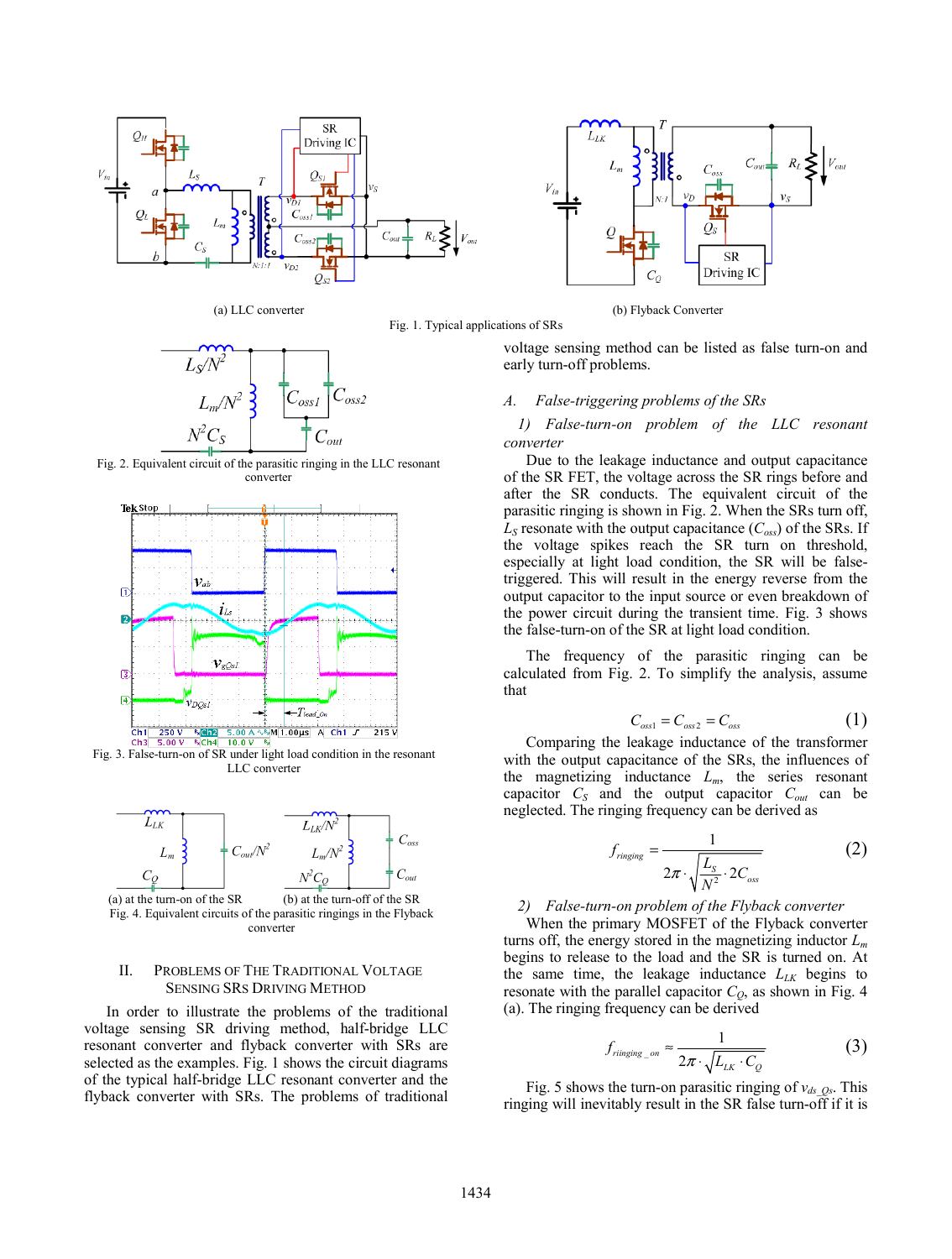

Fig. 5. Parasitic ringing at the turn-on of the SR in the Flyback converter



Fig. 6. False-turn-on of the SR under DCM mode in the Flyback converter



not blanked. All of the commercial driver chips for the SR

adopt a minimum conduction time (MCT) to blank the ringing at the turn-on of SR. If not used properly, this blanking method will causes the damage of the converter as explained following.

The parasitic ringing also exists at the turn-off of the SR when the Flyback converter operates under DCM mode. When the energy stored in the magnetizing inductor  $L_m$  is totally released to the load,  $L_m$  begins to resonate with the parallel capacitor  $C_Q$  of the primary MOSFET[1]. The equivalent circuit of the parasitic ringing at turn-off of the SR can be deduced from Fig. 1 (b), as shown in Fig. 4 (b). If the ringing causes the voltage across the SR reaching its turn on threshold, the SR will be falsetriggered, and stay at ON state due to the existence of the MCT of the driver chip, even if the polarity of the voltage across the SR changed. If the primary MOSFET is turned on during the SR ON time, the currents through the primary MOSFET and the SR increase rapidly, and then damage the circuit. The false turn-on of the SR in the Flyback converter is shown in Fig. 6. The ringing frequency can be derived as

$$
f_{\text{ringing\_off}} \approx \frac{1}{2\pi \cdot \sqrt{(L_{LK} + L_m) \cdot C_Q}} \tag{4}
$$

## *B. Duty cycle loss problems of the SRs*

The equivalent circuit of the SR with driving circuit is shown in Fig. 7. When the SR is turned on, the body diode is bypassed. Compared with the *R<sub>DS\_on</sub>*, the impedance of the *Coss* is much larger and can be neglected. Because of the trace inductance, the voltage  $v_{DS}$  leads the current  $i_{SR}$ . As for the LLC resonant converter, the current through the SR can be approximated as the half period of the sinusoidal waveform. Therefore, the lead time of the  $v_{DS}$  to the *iSR* can be derived as

$$
\theta_{lead} = \tan^{-1} \left( \frac{\omega_0 \cdot L_{trace}}{R_{DS\_on}} \right) \tag{5}
$$

$$
T_{lead} = \frac{\theta_{lead}}{\omega_0} \tag{6}
$$

where  $\omega_0$  is the series resonant frequency of the resonant tank. As for the flyback converter, because the magnetizing inductance of the transformer is far more than the lead inductance of the SR, the decreasing rate of the current through the SR is dominated by the magnetizing inductances and the output voltage. Therefore, the lead time of the  $v_{DS}$  to the  $i_{SR}$  can be derived as

$$
T_{lead} = \frac{L_{trace}}{R_{DS\_on}}
$$
 (7)

It is observed that if the  $v_{DS}$  is detected directly to generate the driving signal of the SR, the duty cycle loss is inevitable. Fig. 8 shows the lead-turn-off of the SR in the LLC resonant converter when  $v_{DS}$  of the SR is fed to the driving IC. The same result in the flyback converter can also be observed in Fig. 5 and Fig. 6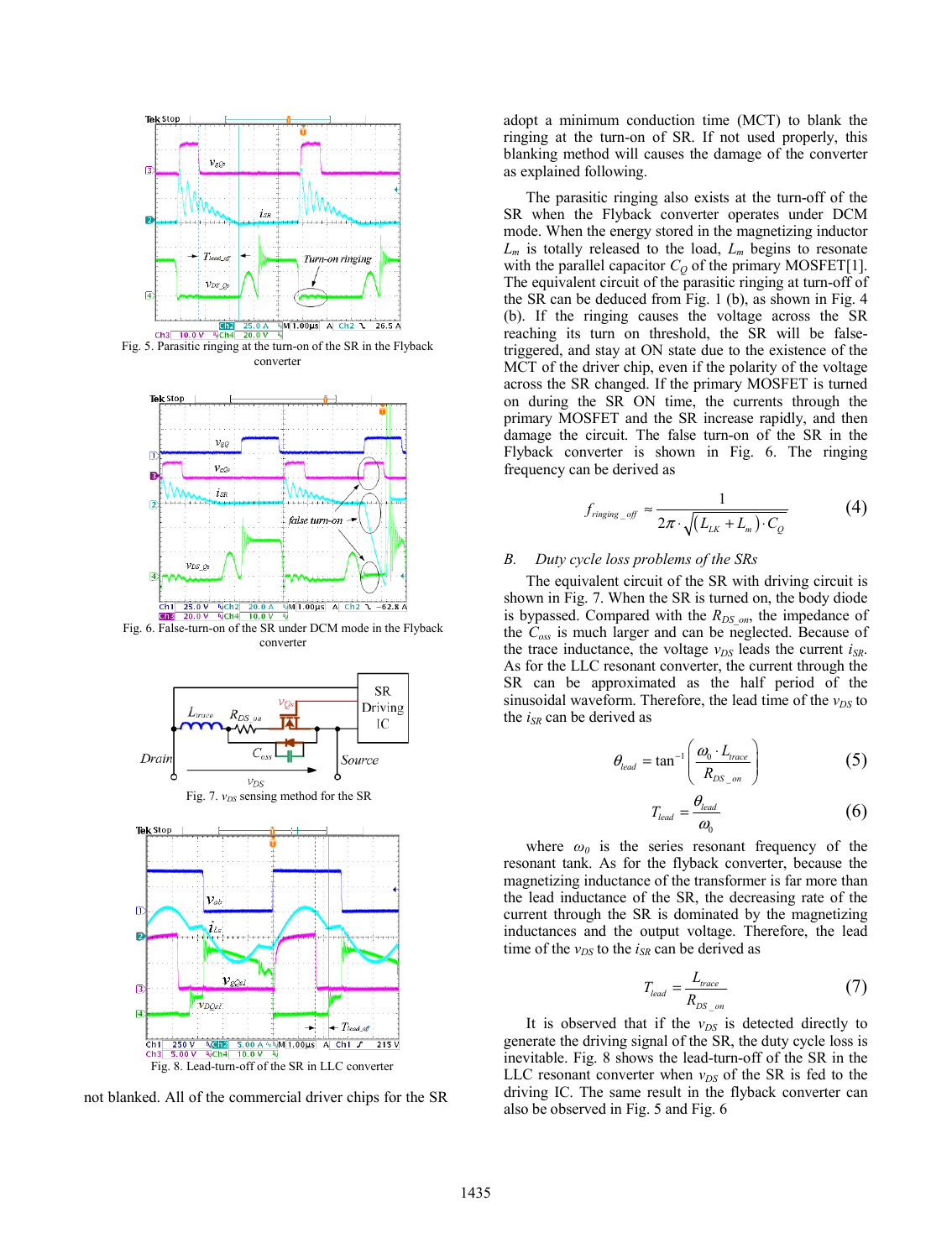

Fig. 9.Equivalent circuit of the SR with the zero-crossing noise filter



crossing filter at full load condition



Fig. 12. Experimental waveforms of the LLC converter with zerocrossing filter at light load condition

| LLC converter              |               | Flyback converter |           |
|----------------------------|---------------|-------------------|-----------|
| $L_m(\mu H)$               | 98.7          | $L_m(\mu H)$      | 98.7      |
| $L_S$ , $L_{LK}(\mu H)$    | 9.8           | $L_{LK}(\mu H)$   | 9.8       |
| $C_S(nF)$                  | 40            |                   |           |
| Turns ratio                | 20:1:1        | Turns ratio       | 20:1      |
| $Q_H$ , $Q_L$              | STP26NM60N    | Ò                 | STB11NM80 |
| $Q_{S1}$ , $Q_{S2}$        | SIR158DP      | $Q_{S}$           | SIR158DP  |
| zero-crossing filter       |               |                   |           |
| $R_{filter}$ (k $\Omega$ ) | 3.9           | $C_{filter}$ (pF) | 100       |
| $D_{\text{filter}}$        | <i>IN4148</i> |                   |           |

III. NEW DRIVING METHOD FOR SR WITH ZERO-



#### CROSSING FILTER

To solve the false turn-on problem, a zero-crossing filter can be added to filter out the high frequency parasitic ringing. The equivalent circuit of the SR with zerocrossing noise filter is shown in Fig. 9 in which the forward voltage of the  $D_{filter}$  ( $V_{FD}$ ) should be a little larger than that of the body diode of the SR  $(V_{Fb})$ . Two diodes need to be connected in series if this condition can't be met by one diode. In the diagram,  $v_{filter}$  is sensed by the SR driving IC as the substitutes of  $v_{DS}$ . The key waveforms of the SR with zero-crossing filter applied for LLC and Flyback converter are illustrated in Fig. 10. At the turn-on of the SR, due to the existence of the zero-crossing filter, the high frequency parasitic ringing is blanked. At the turn-off of the SR in the Flyback converter, the frequency of parasitic ringing is very low. But the time interval that  $v_{DS}$  across the turn-on threshold is very short. Therefore, the zero-crossing filter can also filter it out.

To compensate the lead time at the switch off of the SR, the parameters of the zero-crossing noise filter should be selected carefully to match the trace inductance and *R<sub>DS on</sub>* of the SR. The parameters of the filter are chosen specifically to emulate the lead angle *θlead* so that the voltage across the *C<sub>filter</sub>* can describe  $v_{RDS\text{ on}}$  exactly. The parameters of the filter is defined as

$$
R_{\text{filter}}C_{\text{filter}} = \frac{L_{\text{trace}}}{R_{DS \text{on}}} \tag{8}
$$

There are two premises for the zero-crossing filter to emulate the current through the SR. One is that the parameters of the *R<sub>filter</sub>* and *C<sub>filter</sub>* should be matched to the trace inductance and  $R_{DS\text{on}}$  of the SR, as shown in equation (8). The other is that the initial condition of the voltage  $v_{filter}$  is zero. Due to the deliberately designed parameters of the *R<sub>filter</sub>* and *C<sub>filter</sub>* as well as the small value between  $V_{FD}$ - $V_{Fb}$  and the turn on threshold, both of these two premises can be met. In addition, the false-triggering immunity of the zero-crossing noise filter is still retained. Consequently, the reliability of the circuit is improved and the conduction loss is significantly reduced.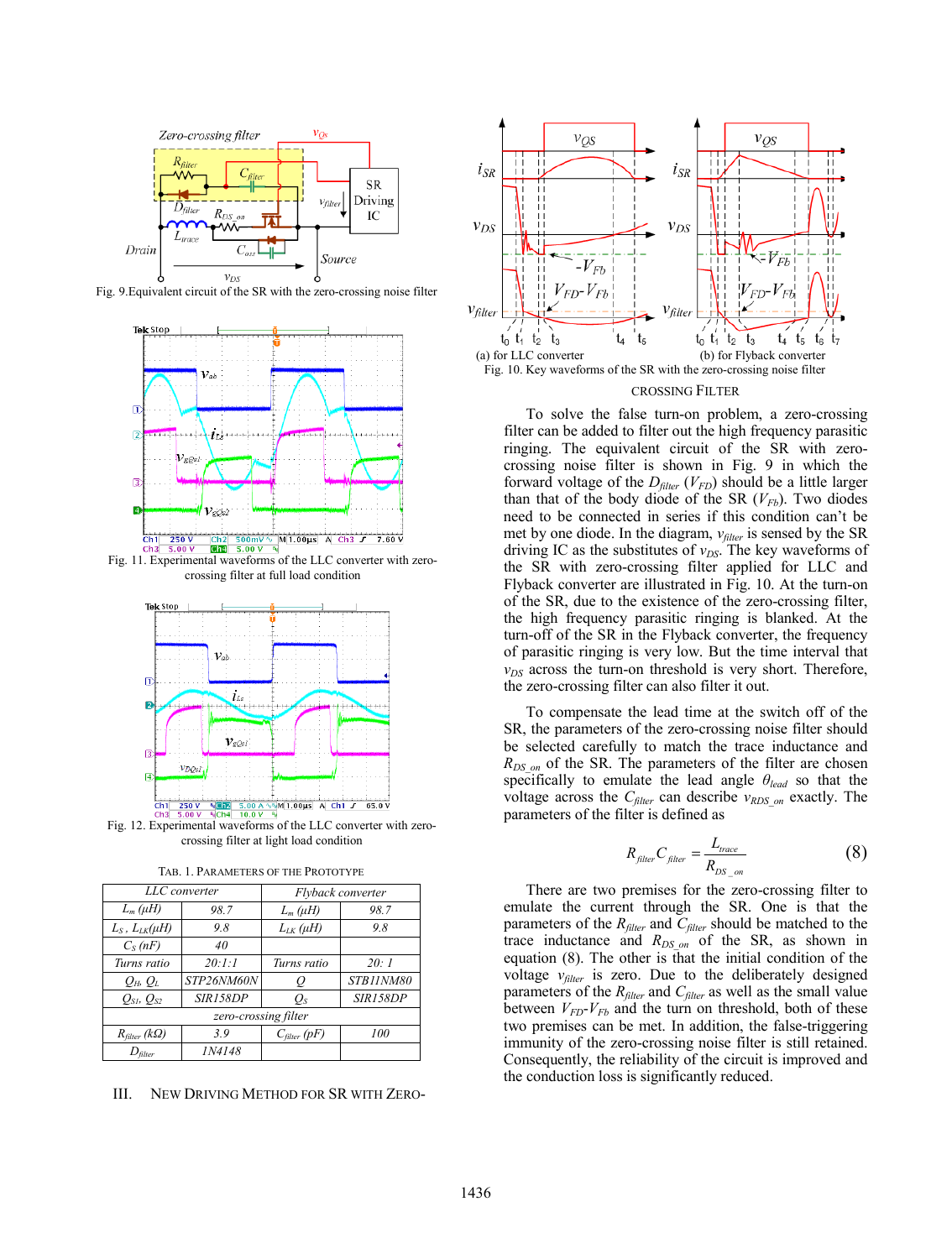## IV. EXPERIMENTAL RESULTS

To verify the theoretical analysis in the previous section, a 400V to 12V 100W Flyback and a 600W halfbridge LLC resonant converter prototype are built. The parameters of the circuit are listed in Tab. 1.

Fig. 11 and Fig. 12 illustrate the experimental waveforms of the LLC converter with SR and zerocrossing noise filter at full load and light load conditions. It shows that the SR with zero-crossing noise filter can operate properly at any load condition.



Fig. 13. Load transient test from full load to light load condition of the LLC converter



Fig. 15. Load transient test from light load to full load condition of the LLC converter



noise filter

Fig.  $13 \sim$  Fig. 17 show the transient tests of the LLC converter with zero-crossing filter. Fig. 13 and Fig. 14 shows the experiment results from full load (50A) to light load (5A) condition. Fig. 15 and Fig. 16 show the results from light load (5A) to full load (50A) condition. Fig. 17 shows the converter operates under burst mode condition (0.5A). The experiment results demonstrate that the zerocrossing noise can operate under transient condition properly.

Fig. 18 and Fig. 19 show the experimental waveforms of a flyback converter with SR and zero-crossing filter. It



Fig. 14. Detail waveforms of the transient test from full load to light load condition



Fig. 16. Detail waveforms of the transient test from light load to full load condition



Fig. 18. Experimental waveforms of the flyback converter with SR and zero-crossing filter in DCM mode